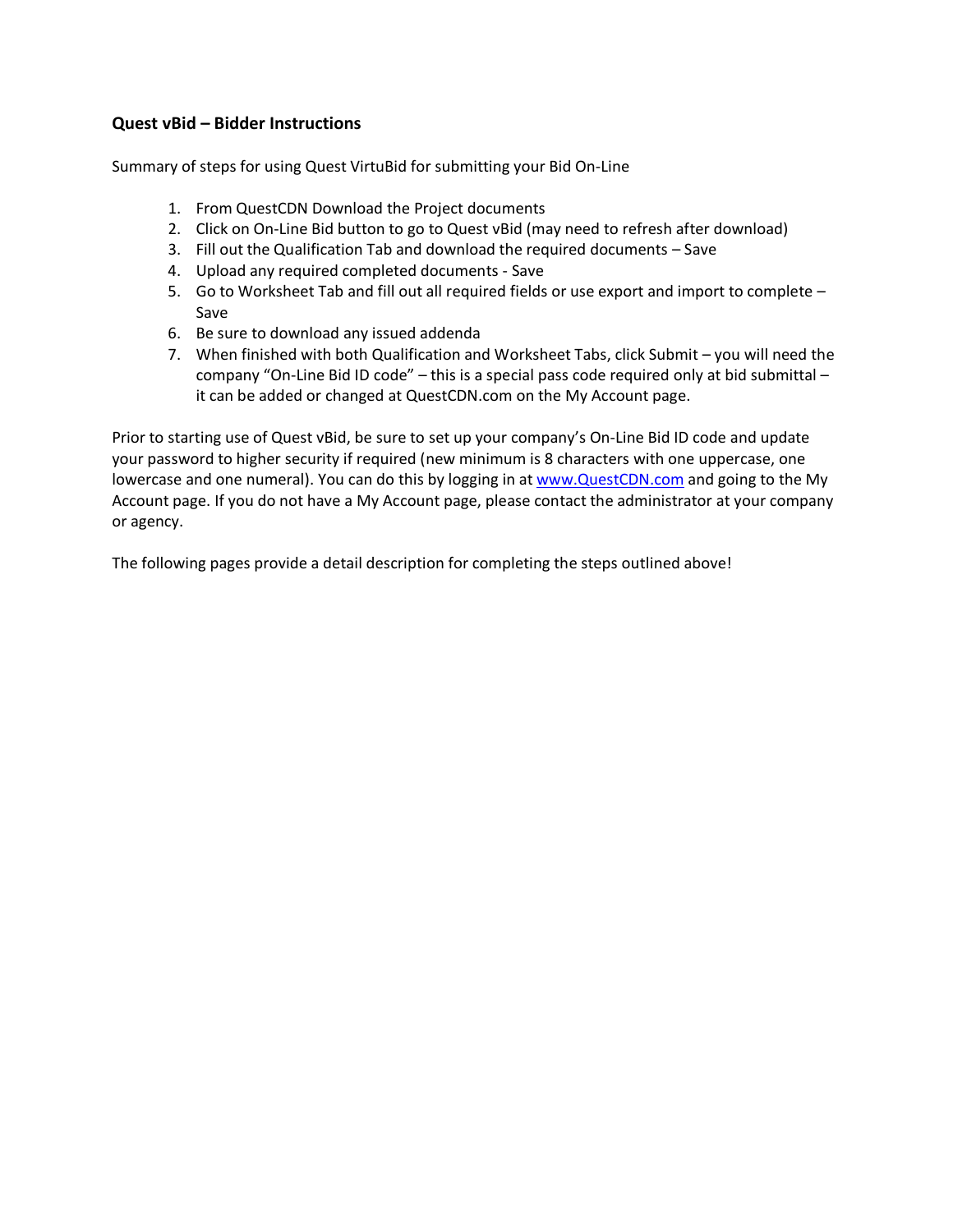## **Quest vBid Bidder Process**

1. Choose to participate in electronic bidding by selecting On-Line Bidding on the Project Advertisement page as shown on the advertisement below:

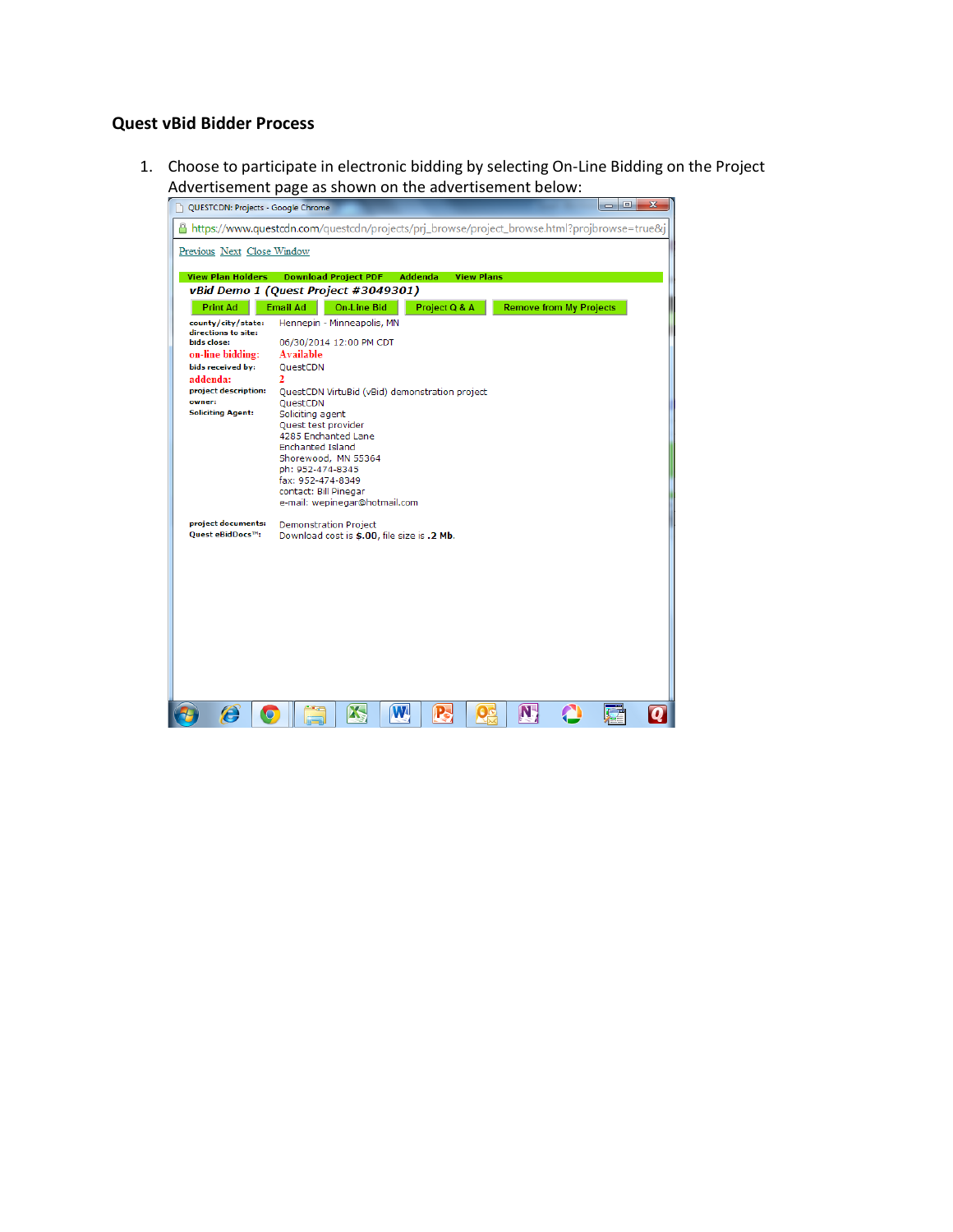2. After logging into Quest vBid, you are first brought to the Qualification page. Here is where you will complete all of the necessary documents. Your screen may not show everything that you see below, as your screen shows only those requirements for this project as selected by the soliciting agent.

| Owner: QuestCDN<br><b>Solicitor: Quest test provider</b><br><b>Submit Bid</b><br>Save<br><b>Bid Worksheet</b><br><b>Qualification Information</b><br><b>Bid Qualifications and Bidder Certifications</b><br>-Bid Bond-<br>This project requires a bid bond of 5% of the value of the submitted bid.<br>Choose File   No file chosen<br>Attach electronic bid bond<br><b>Upload</b><br>Samle Bid Bond.pdf<br>Contract number 3049301<br>Enter your Surety2000 bid bond<br>Contractor id<br>Validate<br>134<br>information<br>Bond id<br>surety 2000<br>Save<br>There are 2 unread addenda for this project. Follow this link to download them on QuestCDN (opens new window).<br>Bidder must download the following files for bid submission.<br><b>User Instructions</b><br>download<br>downloaded 09-Jan-2014<br>federal Wage rates<br>download<br>downloaded 15-May-2014 | The Construction Industry's Premier Bid Management System<br>Home<br>vBid Demo 1 (#3049301) |  |  |                                            |
|----------------------------------------------------------------------------------------------------------------------------------------------------------------------------------------------------------------------------------------------------------------------------------------------------------------------------------------------------------------------------------------------------------------------------------------------------------------------------------------------------------------------------------------------------------------------------------------------------------------------------------------------------------------------------------------------------------------------------------------------------------------------------------------------------------------------------------------------------------------------------|---------------------------------------------------------------------------------------------|--|--|--------------------------------------------|
|                                                                                                                                                                                                                                                                                                                                                                                                                                                                                                                                                                                                                                                                                                                                                                                                                                                                            |                                                                                             |  |  | 06/30/2014 12:00 PM CDT<br>18 days 2:26:50 |
|                                                                                                                                                                                                                                                                                                                                                                                                                                                                                                                                                                                                                                                                                                                                                                                                                                                                            |                                                                                             |  |  |                                            |
|                                                                                                                                                                                                                                                                                                                                                                                                                                                                                                                                                                                                                                                                                                                                                                                                                                                                            |                                                                                             |  |  |                                            |
|                                                                                                                                                                                                                                                                                                                                                                                                                                                                                                                                                                                                                                                                                                                                                                                                                                                                            |                                                                                             |  |  |                                            |
|                                                                                                                                                                                                                                                                                                                                                                                                                                                                                                                                                                                                                                                                                                                                                                                                                                                                            |                                                                                             |  |  |                                            |
|                                                                                                                                                                                                                                                                                                                                                                                                                                                                                                                                                                                                                                                                                                                                                                                                                                                                            |                                                                                             |  |  |                                            |
|                                                                                                                                                                                                                                                                                                                                                                                                                                                                                                                                                                                                                                                                                                                                                                                                                                                                            |                                                                                             |  |  |                                            |
|                                                                                                                                                                                                                                                                                                                                                                                                                                                                                                                                                                                                                                                                                                                                                                                                                                                                            |                                                                                             |  |  |                                            |
|                                                                                                                                                                                                                                                                                                                                                                                                                                                                                                                                                                                                                                                                                                                                                                                                                                                                            |                                                                                             |  |  |                                            |
|                                                                                                                                                                                                                                                                                                                                                                                                                                                                                                                                                                                                                                                                                                                                                                                                                                                                            |                                                                                             |  |  |                                            |
|                                                                                                                                                                                                                                                                                                                                                                                                                                                                                                                                                                                                                                                                                                                                                                                                                                                                            |                                                                                             |  |  |                                            |
|                                                                                                                                                                                                                                                                                                                                                                                                                                                                                                                                                                                                                                                                                                                                                                                                                                                                            |                                                                                             |  |  |                                            |
|                                                                                                                                                                                                                                                                                                                                                                                                                                                                                                                                                                                                                                                                                                                                                                                                                                                                            |                                                                                             |  |  |                                            |
|                                                                                                                                                                                                                                                                                                                                                                                                                                                                                                                                                                                                                                                                                                                                                                                                                                                                            |                                                                                             |  |  |                                            |
|                                                                                                                                                                                                                                                                                                                                                                                                                                                                                                                                                                                                                                                                                                                                                                                                                                                                            |                                                                                             |  |  |                                            |
|                                                                                                                                                                                                                                                                                                                                                                                                                                                                                                                                                                                                                                                                                                                                                                                                                                                                            |                                                                                             |  |  |                                            |
|                                                                                                                                                                                                                                                                                                                                                                                                                                                                                                                                                                                                                                                                                                                                                                                                                                                                            |                                                                                             |  |  |                                            |
|                                                                                                                                                                                                                                                                                                                                                                                                                                                                                                                                                                                                                                                                                                                                                                                                                                                                            |                                                                                             |  |  |                                            |
| Bidder must download, complete, and submit (or replace) the following files for bid submission.                                                                                                                                                                                                                                                                                                                                                                                                                                                                                                                                                                                                                                                                                                                                                                            |                                                                                             |  |  |                                            |

 3. First complete the Bid Bond information which could be Surety 2000 information or the upload of a file containing the Bid Bond – this depends on what the solicitor has requested. If both are offered you only need to complete one. \*\*



\*\* Note: City of Middleton does not support Surety 2000 service at this time.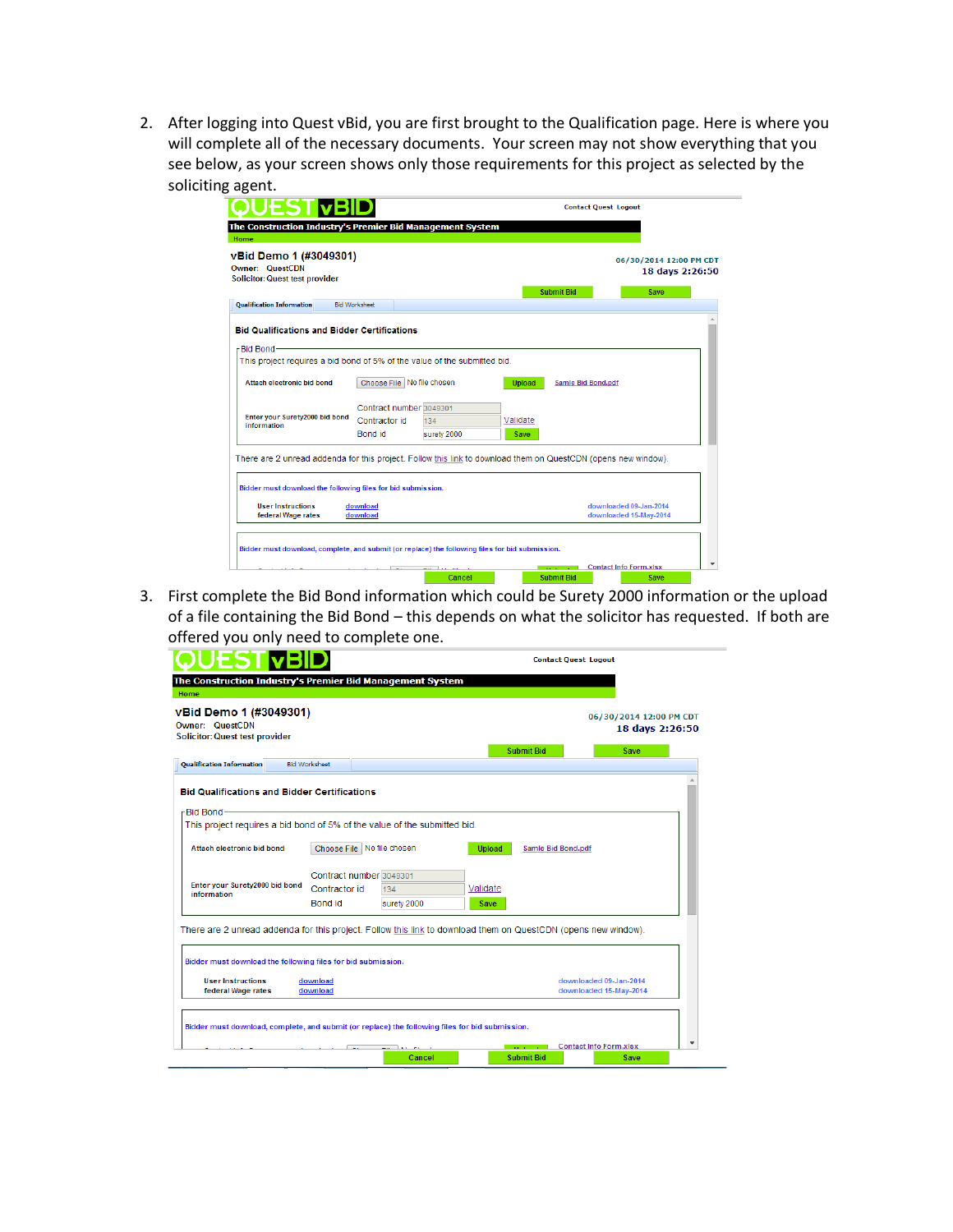4. Next download all documents that are shown as requiring a download. Be sure to download any addenda that have been issued. They must be downloaded before submitting your bid. Once the downloading is complete, press the Save button at the bottom of the screen to register the completion of the downloading. Your screen should look like this when you have finished:

| JES II VBI                                                                                                                                      |                      |                                          |                    |                  |               |                                         | <b>Contact Quest Logout</b>                      |      |                                            |
|-------------------------------------------------------------------------------------------------------------------------------------------------|----------------------|------------------------------------------|--------------------|------------------|---------------|-----------------------------------------|--------------------------------------------------|------|--------------------------------------------|
| The Construction Industry's Premier Bid Management System<br>Home                                                                               |                      |                                          |                    |                  |               |                                         |                                                  |      |                                            |
| vBid Demo 1 (#3049301)<br>Owner: QuestCDN<br><b>Solicitor: Quest test provider</b>                                                              |                      |                                          |                    |                  |               | <b>Submit Bid</b>                       |                                                  | Save | 06/30/2014 12:00 PM CDT<br>18 days 2:26:50 |
| <b>Qualification Information</b>                                                                                                                | <b>Bid Worksheet</b> |                                          |                    |                  |               |                                         |                                                  |      |                                            |
| <b>Bid Qualifications and Bidder Certifications</b><br>- Bid Bond-<br>This project requires a bid bond of 5% of the value of the submitted bid. |                      |                                          |                    |                  |               |                                         |                                                  |      |                                            |
| Attach electronic bid bond                                                                                                                      |                      | Choose File   No file chosen             |                    |                  | <b>Upload</b> | Samle Bid Bond.pdf                      |                                                  |      |                                            |
| Enter your Surety2000 bid bond<br>information                                                                                                   | <b>Bond</b> id       | Contract number 3049301<br>Contractor id | 134<br>surety 2000 | Validate<br>Save |               |                                         |                                                  |      |                                            |
| There are 2 unread addenda for this project. Follow this link to download them on QuestCDN (opens new window).                                  |                      |                                          |                    |                  |               |                                         |                                                  |      |                                            |
| Bidder must download the following files for bid submission.                                                                                    |                      |                                          |                    |                  |               |                                         |                                                  |      |                                            |
| <b>User Instructions</b><br>federal Wage rates                                                                                                  | download<br>download |                                          |                    |                  |               |                                         | downloaded 09-Jan-2014<br>downloaded 15-May-2014 |      |                                            |
| Bidder must download, complete, and submit (or replace) the following files for bid submission.                                                 |                      |                                          |                    |                  |               |                                         |                                                  |      |                                            |
|                                                                                                                                                 |                      |                                          | .<br>Cancel        |                  |               | the company's com-<br><b>Submit Bid</b> | <b>Contact Info Form.xlsx</b>                    | Save |                                            |

5. If there are documents that you are required to complete and upload, be sure to complete the document and then click on the Choose File button next to the form you need to complete and select your file from your computer. Click Save or Upload to complete the uploading function. Your screen should look like the following when finished

|                                                            |                                         |                                                              | 18 days 2:23:13                                                                                 |                        |
|------------------------------------------------------------|-----------------------------------------|--------------------------------------------------------------|-------------------------------------------------------------------------------------------------|------------------------|
|                                                            |                                         | <b>Submit Bid</b>                                            | Save                                                                                            |                        |
| <b>Bid Worksheet</b>                                       |                                         |                                                              |                                                                                                 |                        |
|                                                            |                                         |                                                              |                                                                                                 |                        |
| download                                                   |                                         |                                                              | downloaded 09-Jan-2014                                                                          |                        |
|                                                            |                                         |                                                              |                                                                                                 |                        |
| download                                                   |                                         |                                                              |                                                                                                 |                        |
|                                                            | Choose File   No file chosen            | <b>Upload</b>                                                | <b>Contact Info Form.xlsx</b><br>uploaded 12-Jun-2014                                           |                        |
| download                                                   | downloading required for bid submission |                                                              |                                                                                                 |                        |
| Bidder must upload the following files for bid submission. |                                         |                                                              |                                                                                                 |                        |
|                                                            | No file chosen<br>Choose File           | <b>Upload</b>                                                | <b>Business License.pdf</b><br>uploaded 12-Jun-2014                                             |                        |
|                                                            | download                                | Bidder must download the following files for bid submission. | Bidder must download, complete, and submit (or replace) the following files for bid submission. | downloaded 15-May-2014 |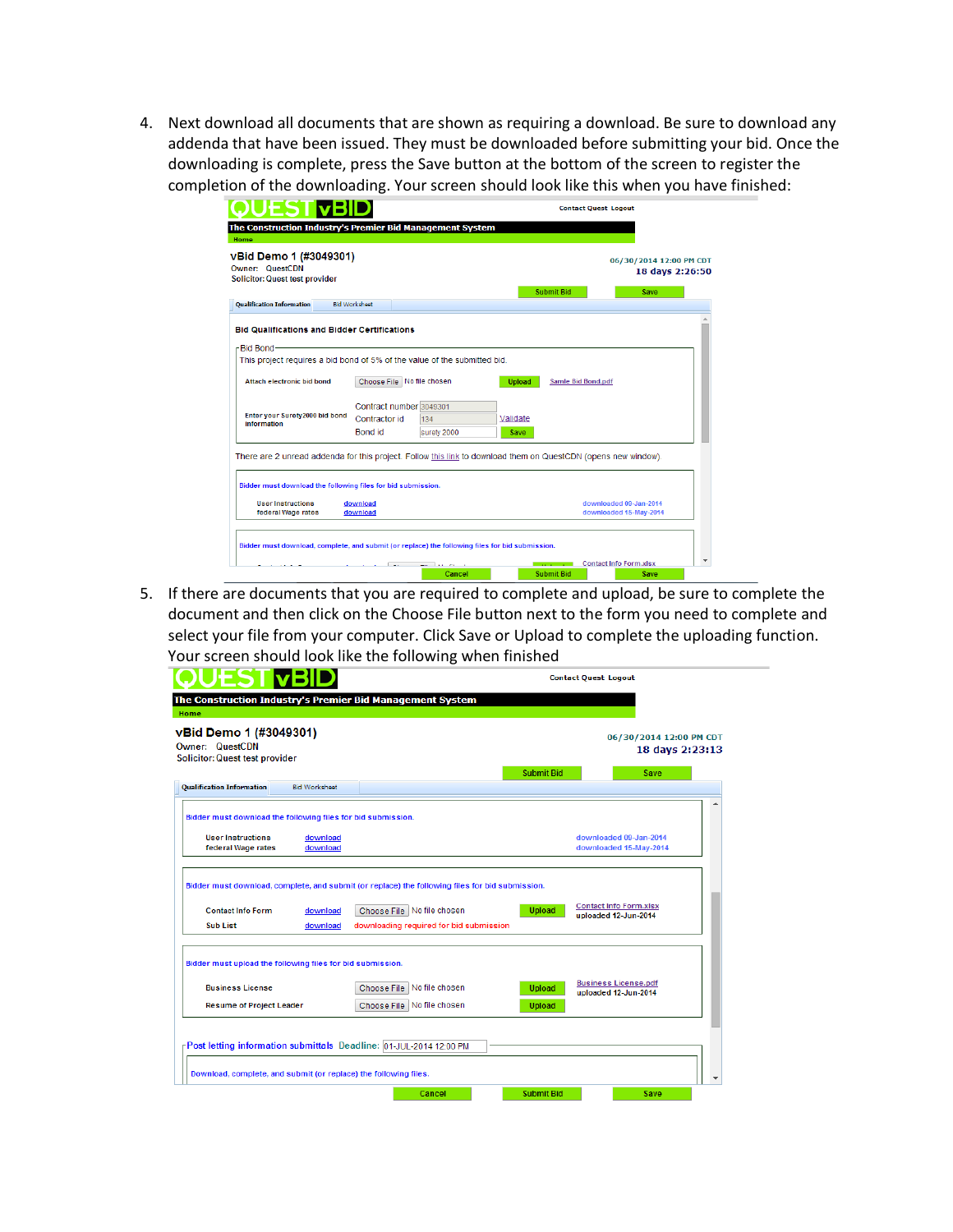6. Quest vBid allows you to check your uploaded documents and replace them as often as you need to. To check them, just click on your uploaded document on the screen below. To replace it, simply select Choose File and select the correct file from your computer. Be sure to click on Save or Upload to complete the upload of your replacement file.

| <b>vBid Demo 1 (#3049301)</b><br>Owner: QuestCDN<br><b>Solicitor: Quest test provider</b>     |                      | <b>Submit Bid</b>                                                                               | 06/30/2014 12:00 PM CDT<br>18 days 2:23:13            |
|-----------------------------------------------------------------------------------------------|----------------------|-------------------------------------------------------------------------------------------------|-------------------------------------------------------|
| <b>Oualification Information</b>                                                              | <b>Bid Worksheet</b> |                                                                                                 | Save                                                  |
| Bidder must download the following files for bid submission.                                  |                      |                                                                                                 |                                                       |
| <b>User Instructions</b><br>federal Wage rates                                                | download<br>download |                                                                                                 | downloaded 09-Jan-2014<br>downloaded 15-May-2014      |
|                                                                                               |                      | Bidder must download, complete, and submit (or replace) the following files for bid submission. |                                                       |
|                                                                                               | download             | Choose File   No file chosen<br><b>Upload</b>                                                   | <b>Contact Info Form.xlsx</b><br>uploaded 12-Jun-2014 |
| <b>Contact Info Form</b>                                                                      |                      |                                                                                                 |                                                       |
| <b>Sub List</b>                                                                               | download             | downloading required for bid submission                                                         |                                                       |
|                                                                                               |                      |                                                                                                 |                                                       |
| <b>Business License</b>                                                                       |                      | Choose File   No file chosen<br><b>Upload</b>                                                   | <b>Business License.pdf</b><br>uploaded 12-Jun-2014   |
| Bidder must upload the following files for bid submission.<br><b>Resume of Project Leader</b> |                      | Choose File No file chosen<br><b>Upload</b>                                                     |                                                       |

- 7. The final section called Post letting information submittals, works just the same as the sections above, except there is a separate due date, after the normal letting close. So documents requested in this section can be uploaded after the actual bid letting time. So please check the separate due date and comply.
- 8. You can return to this page as often as you need to until you are satisfied and ready to submit your bid. If you ever need to make corrections after you have submitted, Quest vBid allows you to Unsubmit, make appropriate changes and then Submit again. For now, you can continue to fill out the Bid Worksheet by clicking on the Worksheet Tab and following the instructions below.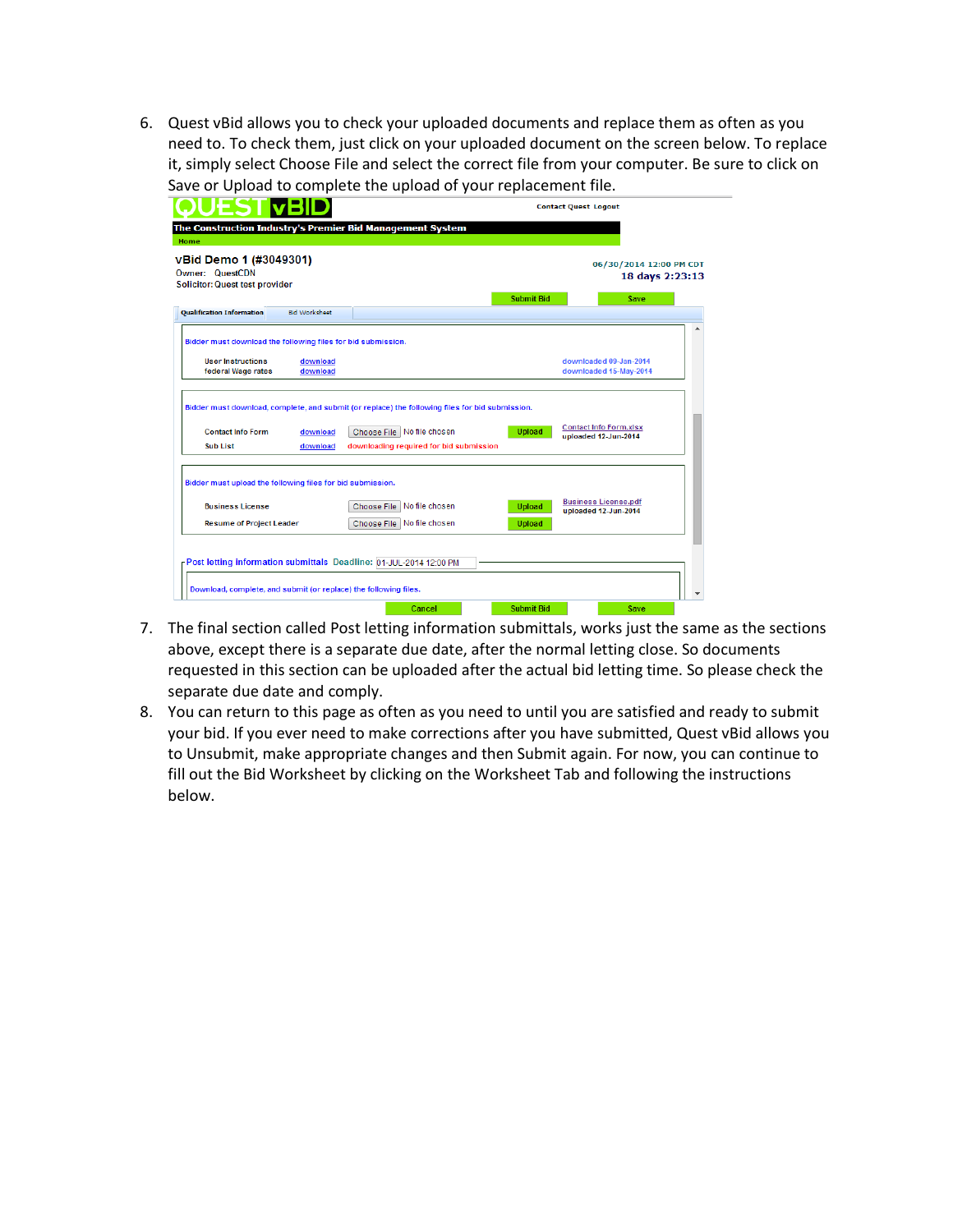## **Completing the Quest vBid Bid Worksheet**

1. In the blank Worksheet below, white sections are part of the Base Bid and require that you bid each item before submitting, pink sections are Alternates and completion is not mandatory (not part of the base bid), blue sections are bid amounts that are specified by the solicitor (you cannot change them and they are part of the base bid).

|                   | vBid Demo 1 (#3049301)<br><b>Owner: QuestCDN</b><br><b>Solicitor: Quest test provider</b> |                         |                                                                                                                                                                             | 06/30/2014 12:00 PM CDT | 18 days 2:08:09  |
|-------------------|-------------------------------------------------------------------------------------------|-------------------------|-----------------------------------------------------------------------------------------------------------------------------------------------------------------------------|-------------------------|------------------|
|                   | Qualification Information                                                                 | <b>Bid Worksheet</b>    | <b>Submit Bid</b>                                                                                                                                                           | Save                    |                  |
|                   |                                                                                           |                         | Sections shown in this color are optional and are not included in the Base Bid<br><b>Total</b><br>Sections shown in this color are fixed and cannot be edited by the bidder |                         |                  |
| <b>Line Item</b>  | <b>Item Code</b>                                                                          | <b>Item Description</b> | <b>UofM</b><br>Quantity                                                                                                                                                     | <b>Unit Price</b>       | <b>Extension</b> |
| Section 1         |                                                                                           |                         |                                                                                                                                                                             |                         |                  |
|                   | 2101.507                                                                                  | <b>GRUBBING</b>         | EACH<br>100                                                                                                                                                                 |                         |                  |
|                   |                                                                                           |                         | <b>Section 1 Total:</b>                                                                                                                                                     |                         |                  |
| □ Alternate 1     |                                                                                           |                         |                                                                                                                                                                             |                         |                  |
|                   | 7116.1                                                                                    | Concrete Pipe           | Ln Ft<br>100                                                                                                                                                                |                         |                  |
|                   |                                                                                           |                         | <b>Alternate 1 Total:</b>                                                                                                                                                   |                         |                  |
| Fixed Bid Section |                                                                                           |                         |                                                                                                                                                                             |                         |                  |
|                   | Mobil                                                                                     | Mobilization            | LS.                                                                                                                                                                         | 10,000.00               | 10,000.0         |
|                   |                                                                                           |                         | <b>Fixed Bid Section Total:</b>                                                                                                                                             |                         | 10,000.0         |

 2. Fill in the Unit prices by double clicking on the appropriate field in the worksheet. You can move from unit price to unit price by using your return key or the Down Arrow. When finished be sure to click Save. Your completed Worksheet should look like this:

| vBid Demo 1 (#3049301)<br><b>Owner: QuestCDN</b><br><b>Solicitor: Quest test provider</b> |                  |                         | <b>Submit Bid</b>                                                                                                                                                           |                                 | Save              | 06/30/2014 12:00 PM CDT<br>18 days 2:05:29 |
|-------------------------------------------------------------------------------------------|------------------|-------------------------|-----------------------------------------------------------------------------------------------------------------------------------------------------------------------------|---------------------------------|-------------------|--------------------------------------------|
| Qualification Information                                                                 |                  | <b>Bid Worksheet</b>    |                                                                                                                                                                             |                                 |                   |                                            |
|                                                                                           |                  |                         | Sections shown in this color are optional and are not included in the Base Bid<br><b>Total</b><br>Sections shown in this color are fixed and cannot be edited by the bidder |                                 |                   |                                            |
| <b>Line Item</b>                                                                          | <b>Item Code</b> | <b>Item Description</b> | <b>UofM</b>                                                                                                                                                                 | <b>Quantity</b>                 | <b>Unit Price</b> | <b>Extension</b>                           |
| Section 1                                                                                 |                  |                         |                                                                                                                                                                             |                                 |                   |                                            |
|                                                                                           | 2101.507         | <b>GRUBBING</b>         | <b>EACH</b>                                                                                                                                                                 | 100                             | 47.50             | 4,750.00                                   |
|                                                                                           |                  |                         |                                                                                                                                                                             | <b>Section 1 Total:</b>         |                   | 4,750.00                                   |
| $\Box$ Alternate 1                                                                        |                  |                         |                                                                                                                                                                             |                                 |                   |                                            |
| $\overline{2}$<br>7116.1                                                                  |                  | Concrete Pipe           | Ln Ft                                                                                                                                                                       | 100                             | 26.72             | 2,672.00                                   |
|                                                                                           |                  |                         |                                                                                                                                                                             | <b>Alternate 1 Total:</b>       |                   | 2,672.00                                   |
| E Fixed Bid Section<br>Mobil                                                              |                  |                         |                                                                                                                                                                             |                                 |                   |                                            |
|                                                                                           |                  | Mobilization            | LS.                                                                                                                                                                         | <b>Fixed Bid Section Total:</b> | 10,000.00         | 10,000,00<br>10,000.00                     |
|                                                                                           |                  |                         |                                                                                                                                                                             |                                 |                   |                                            |
|                                                                                           |                  |                         |                                                                                                                                                                             |                                 |                   |                                            |